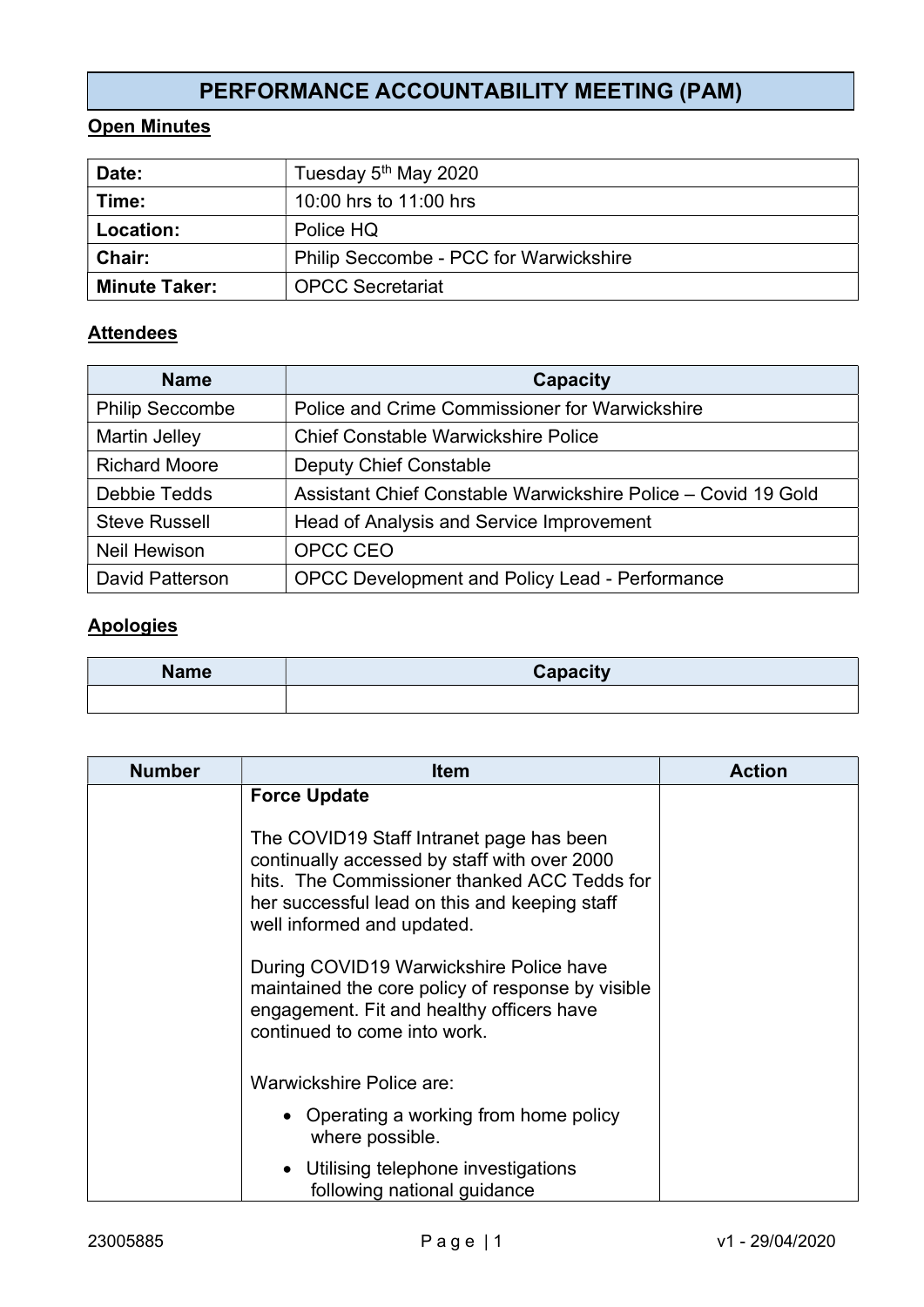| Training is being carried out remotely and<br>virtually                                                                                                                                                                                                                                                      |  |
|--------------------------------------------------------------------------------------------------------------------------------------------------------------------------------------------------------------------------------------------------------------------------------------------------------------|--|
| Absence levels remain low and have now<br>stabilised. There is currently a 5% abstraction.                                                                                                                                                                                                                   |  |
| The Force is running at business as usual.<br>There are some office based shielded groups of<br>staff.                                                                                                                                                                                                       |  |
| Crime has reduced and stabilised. There has<br>been a 30% average drop in crime since the<br>start of COVID19.                                                                                                                                                                                               |  |
| Domestic Abuse rate in Warwickshire is holding<br>on baseline.                                                                                                                                                                                                                                               |  |
| Violence without injury cases have started to<br>increase.                                                                                                                                                                                                                                                   |  |
| 999 call demand has reduced by approximately<br>30%.                                                                                                                                                                                                                                                         |  |
| There is a demand on 101 when there is good<br>weather resulting in more reporting of minor<br>breaches around social gathering and non-<br>social distancing.                                                                                                                                               |  |
| On the whole Warwickshire Community is<br>compliant to restrictions.                                                                                                                                                                                                                                         |  |
| Commissioner asked if the Force responds to<br>each call. Each case is based on circumstances<br>for example Trading Standards report to<br>premises but if it involves licensing issues the<br>Force will attend. Patrol Officers or<br>neighbourhood policing report to non-<br>compliance of restrictions |  |
| Within the Comms Centre there is a review<br>system in place of COVID incident to ensure an<br>appropriate outcome. All calls are reviewed<br>post incident.                                                                                                                                                 |  |
| There has been an increase ASB recording.                                                                                                                                                                                                                                                                    |  |
| There have been no serious COVID incidents.<br>Some officers have been assaulted.                                                                                                                                                                                                                            |  |
| <b>Exempt FOIA under Section S.31 (Law</b><br><b>Enforcement)</b>                                                                                                                                                                                                                                            |  |
| The 4 Es approach is effective in Warwickshire                                                                                                                                                                                                                                                               |  |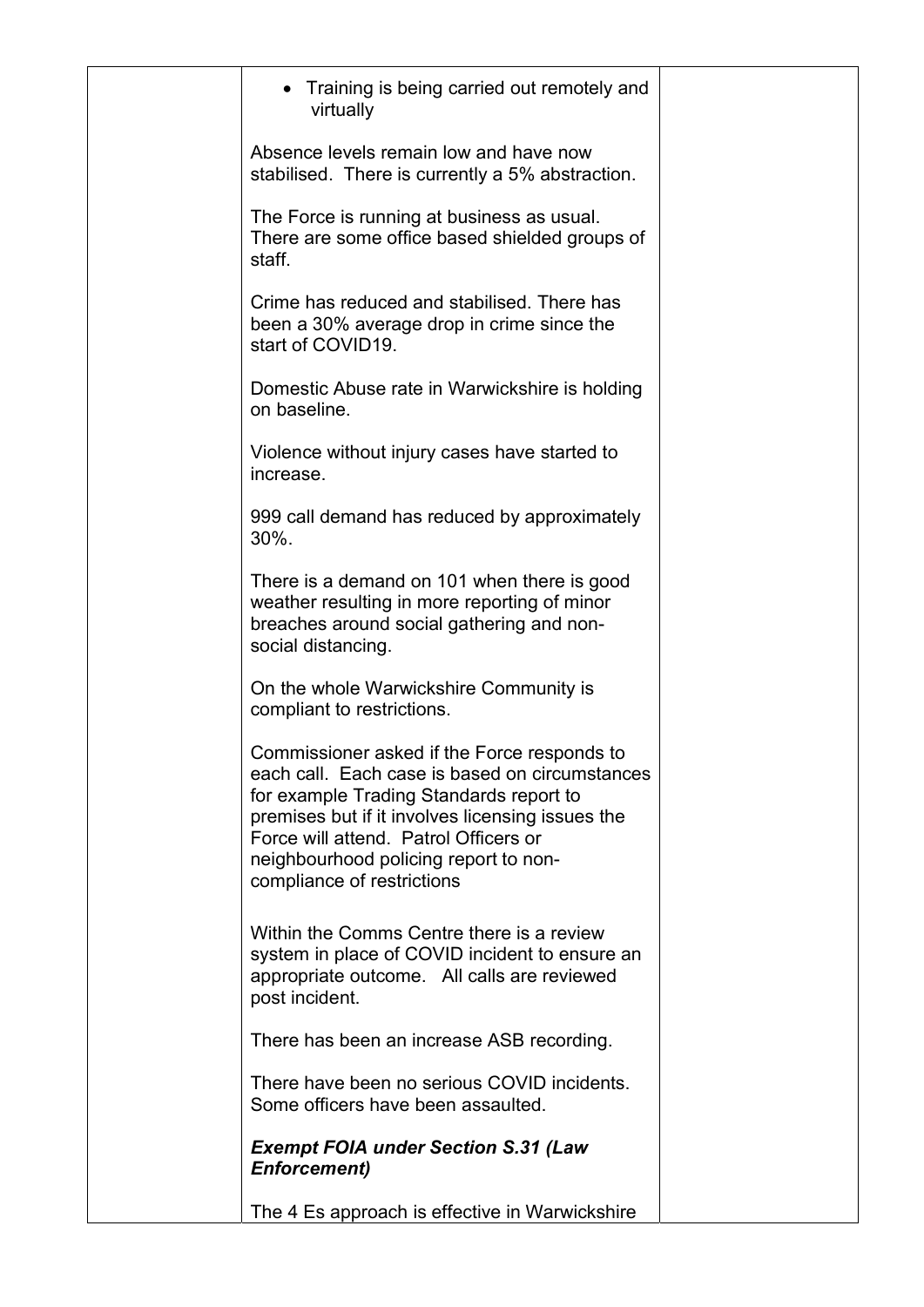|               | with the force continuing to highlight that this is a<br>public health emergency                                                                                                                                  |  |
|---------------|-------------------------------------------------------------------------------------------------------------------------------------------------------------------------------------------------------------------|--|
|               | There has been a 20% increase in the public<br>satisfaction survey. The Chief Constable is<br>happy with this upward trajectory but continues<br>to keep this under review.                                       |  |
|               | APR data shows uptake in public transport is<br>low.                                                                                                                                                              |  |
|               | Level of complaints during COVID19 period has<br>been roughly in line with normal business.                                                                                                                       |  |
|               | Enforcement CPS & CJ disproportionate we are<br>checking this with CPS. (Dave please can you<br>either delete or amend as needed - this is<br>what was said)                                                      |  |
|               | Warwickshire Police will be working to comply<br>with national structures emerging in working<br>practices beyond lockdown over next 12 months<br>and complying with national guidelines to protect<br>all staff. |  |
|               | Commissioner questioned whether the increase<br>in new officers would be a demand on the<br>estate. Chief Constable confirmed that the<br>buildings can manage the 20% increase.                                  |  |
| 01.05/05/2020 | Agreement of Minutes 24/03/2020 - subject to a<br>minor amendment on page 2 the Minutes were<br>approved.                                                                                                         |  |
| 02.05/05/2020 | Covid 19 - OPCC FAQ - CC's Response<br>A written narrative to be provided post meeting.                                                                                                                           |  |
|               |                                                                                                                                                                                                                   |  |
| 03.05/03/2020 | <b>AOB - None</b>                                                                                                                                                                                                 |  |